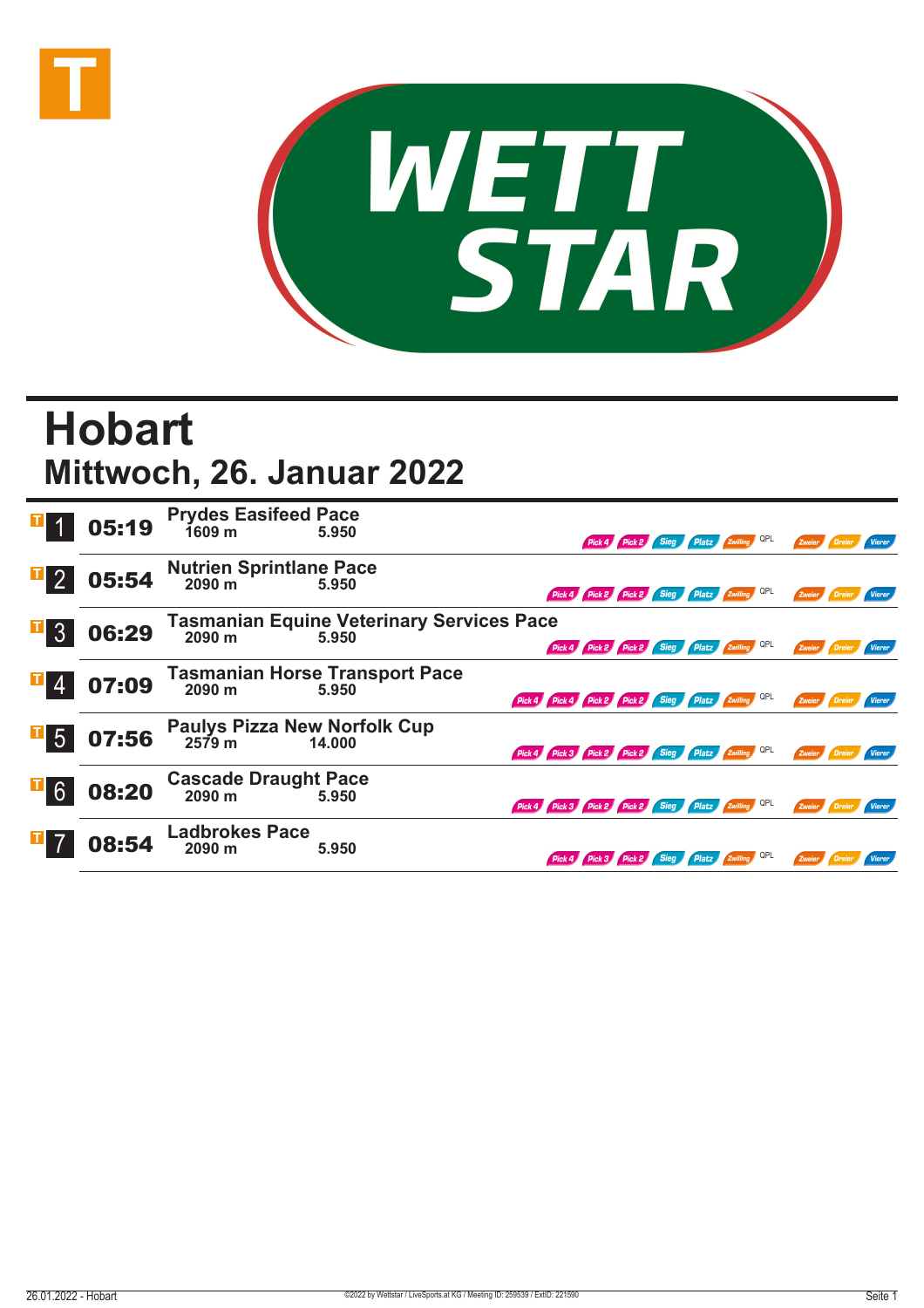| Abs Boy<br>Aha Reaction<br>Artiflash<br>Be Good Benny<br>Belle Of Brooklyn<br><b>Bettor Sport</b><br>Big Bang Raj<br><b>Bitoscotty</b><br>Booker Bay<br>Brian Who<br><b>Brighton Prince</b><br>Captain Cosmonaut<br>Castor Troy<br>Christian Major<br>Classie American | 3<br>5<br>3<br>6<br>6<br>6<br>$\sqrt{2}$<br>5<br>$\overline{2}$ | Don Heston<br>Endeavour Stride<br>Eye See Double<br>Finn Mac Kee<br>Frostyflyer<br><b>Gallifrey Direct</b><br>Go In Style<br><b>Good Feelings</b><br>Got The Goods<br><b>Graphite Stride</b><br>Guys Bettor Bet<br>Hayden Bromac<br>Heidi Go Seek<br>Helikaon<br>Henry Hu | 3<br>4<br>6<br>$\overline{2}$<br>6<br>6<br>5                                 | Ideal Investment<br><b>Island Rocknroll</b><br>Jakes A Joy<br>James Dean<br>Jo Dina<br>Joey Girl<br>John Richard<br>Kardesler<br>Kuyomi<br>Kuzma<br>Lets Go Bill<br>Lifes A Jungle<br>Live For Peace<br>Lockaway Kacie<br>Lord Bazalup | 6<br>3<br>4<br>3<br>2<br>5<br>5<br>5<br>2<br>6<br>6<br>4   | Major Lester<br>Metro Man<br>My Celebrity<br>My Ultimate Major<br>My Ultimate Romeo<br>No Nukes Skipper<br>Offthetopofmyhead<br>Oneofthelads<br>Our Ultimate Bonny<br>Ozzie Major<br>Ozzie Playgirl<br>Radar Stride<br>Raffas Ace<br>Remember Me Now<br>Robs Legacy | 5<br>3<br>3<br>$\overline{2}$<br>$\overline{4}$<br>5<br>6<br>$\overline{c}$<br>$\overline{2}$<br>3<br>3 | Sea Hawke<br>Shadow Pass<br>Slingshot<br>Sporty Ben<br><b>Star Rocker</b><br>Starofremembrance<br><b>Stylish Trend</b><br>Take In The Gold<br><b>Tarleton Riley</b><br>The Black Assassin<br>The Deal<br>The Democrat<br>Triple Aitch Fella<br>Ultimate Me<br><b>Velocity Stride</b> |                          |
|------------------------------------------------------------------------------------------------------------------------------------------------------------------------------------------------------------------------------------------------------------------------|-----------------------------------------------------------------|---------------------------------------------------------------------------------------------------------------------------------------------------------------------------------------------------------------------------------------------------------------------------|------------------------------------------------------------------------------|----------------------------------------------------------------------------------------------------------------------------------------------------------------------------------------------------------------------------------------|------------------------------------------------------------|---------------------------------------------------------------------------------------------------------------------------------------------------------------------------------------------------------------------------------------------------------------------|---------------------------------------------------------------------------------------------------------|--------------------------------------------------------------------------------------------------------------------------------------------------------------------------------------------------------------------------------------------------------------------------------------|--------------------------|
| Colby Sanz                                                                                                                                                                                                                                                             | 5                                                               | Hez Razor Sharp                                                                                                                                                                                                                                                           | $\frac{2}{2}$                                                                | Mach Charm                                                                                                                                                                                                                             |                                                            | Rock On Playboy                                                                                                                                                                                                                                                     | 5                                                                                                       | Vigoroso                                                                                                                                                                                                                                                                             | $\frac{1}{2}$            |
| Debt Till We Part                                                                                                                                                                                                                                                      | $\overline{2}$                                                  | Hez The One                                                                                                                                                                                                                                                               | 4                                                                            | Machavelli                                                                                                                                                                                                                             |                                                            | Rockandahardplace                                                                                                                                                                                                                                                   | $\Delta$                                                                                                | Vivid Stride                                                                                                                                                                                                                                                                         |                          |
| Denstown                                                                                                                                                                                                                                                               | 3                                                               | Heza Rummage                                                                                                                                                                                                                                                              | 6                                                                            | Magic Pebbles                                                                                                                                                                                                                          |                                                            | Rocks Roy                                                                                                                                                                                                                                                           | 5                                                                                                       | Wayonbye                                                                                                                                                                                                                                                                             |                          |
| <b>WANN STARTET IHR JOCKEY / FAHRER</b><br>D B P Ford<br>M Yole<br>R L Duggan<br><b>Taylor Ford</b>                                                                                                                                                                    | 4,5,7<br>3<br>3, 5, 7                                           | 1,2,3,4,5,6,7                                                                                                                                                                                                                                                             | <b>B J Rattray</b><br>Jacob Duggan<br>P A Hill<br>R L Hillier<br>Tiarna Ford |                                                                                                                                                                                                                                        | 5<br>5,7<br>3,4,6<br>5.6<br>2,5,6,7                        | Conor Crook<br>Liam Older<br>P D Williams<br>T E Rattray                                                                                                                                                                                                            |                                                                                                         | 7<br>5<br>2,4<br>3,4,6                                                                                                                                                                                                                                                               |                          |
| <b>WANN STARTET IHR TRAINER</b>                                                                                                                                                                                                                                        |                                                                 |                                                                                                                                                                                                                                                                           |                                                                              |                                                                                                                                                                                                                                        |                                                            |                                                                                                                                                                                                                                                                     |                                                                                                         |                                                                                                                                                                                                                                                                                      |                          |
| <b>B J Rattray</b><br>Conor Crook<br>K E Rattray<br>P E Medhurst<br><b>Tammy Langley</b>                                                                                                                                                                               | 3,5<br>5,7<br>4,5                                               | B J Yole<br>G C Scott<br><b>Kristy Butler</b><br>P R Williams<br>2,4,5,6,7<br>W J Yole                                                                                                                                                                                    |                                                                              | 1,2,3,4,5,6,7<br>6<br>2.4                                                                                                                                                                                                              | Ben Richardson<br>I H Belbin<br>Mark Reggett<br>R C Pullen | 3<br>6<br>2,3<br>5                                                                                                                                                                                                                                                  | C J Watt<br>J J Mckenzie<br>P A Hill<br>TH Jackson                                                      |                                                                                                                                                                                                                                                                                      | 6<br>5<br>$\overline{4}$ |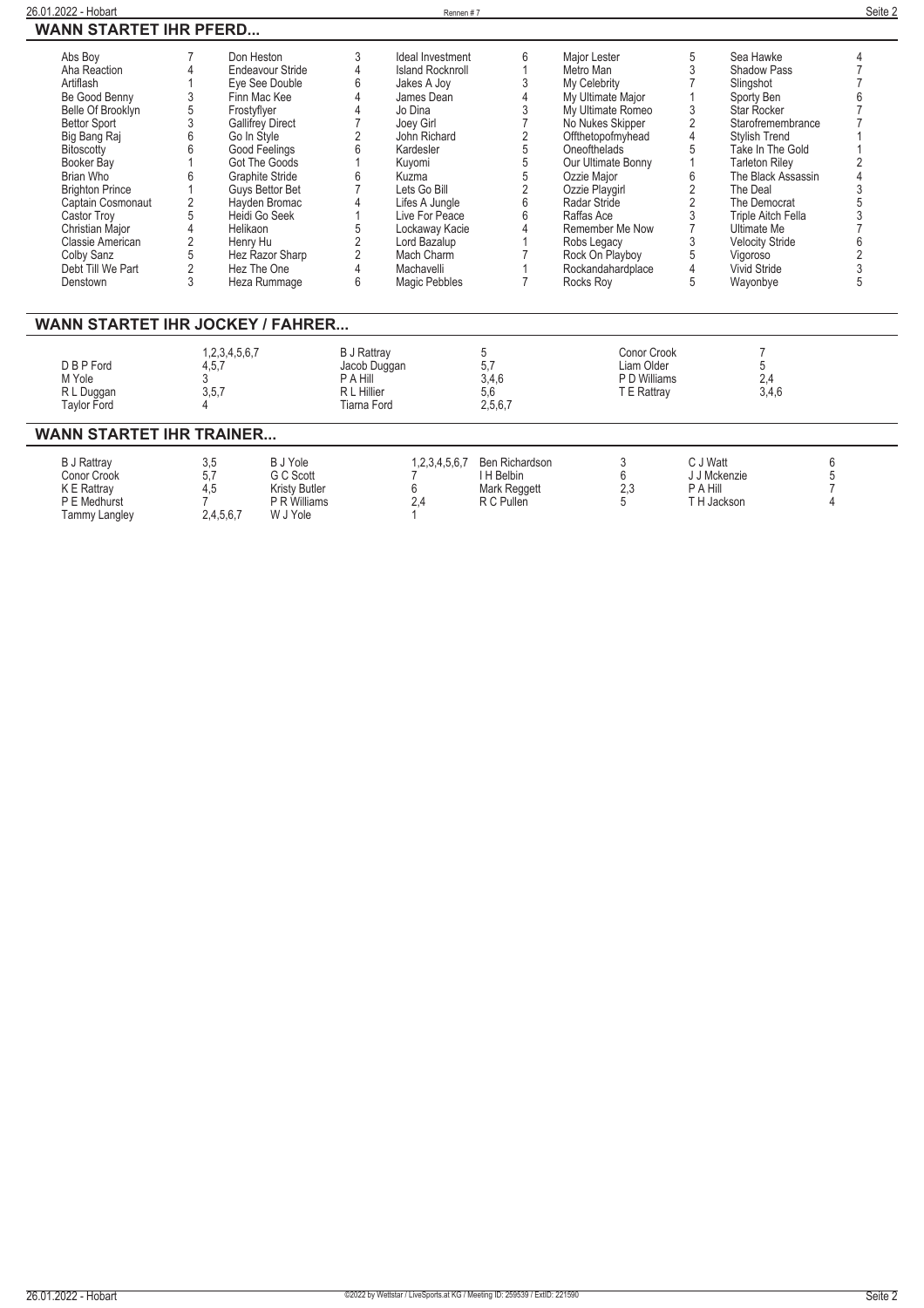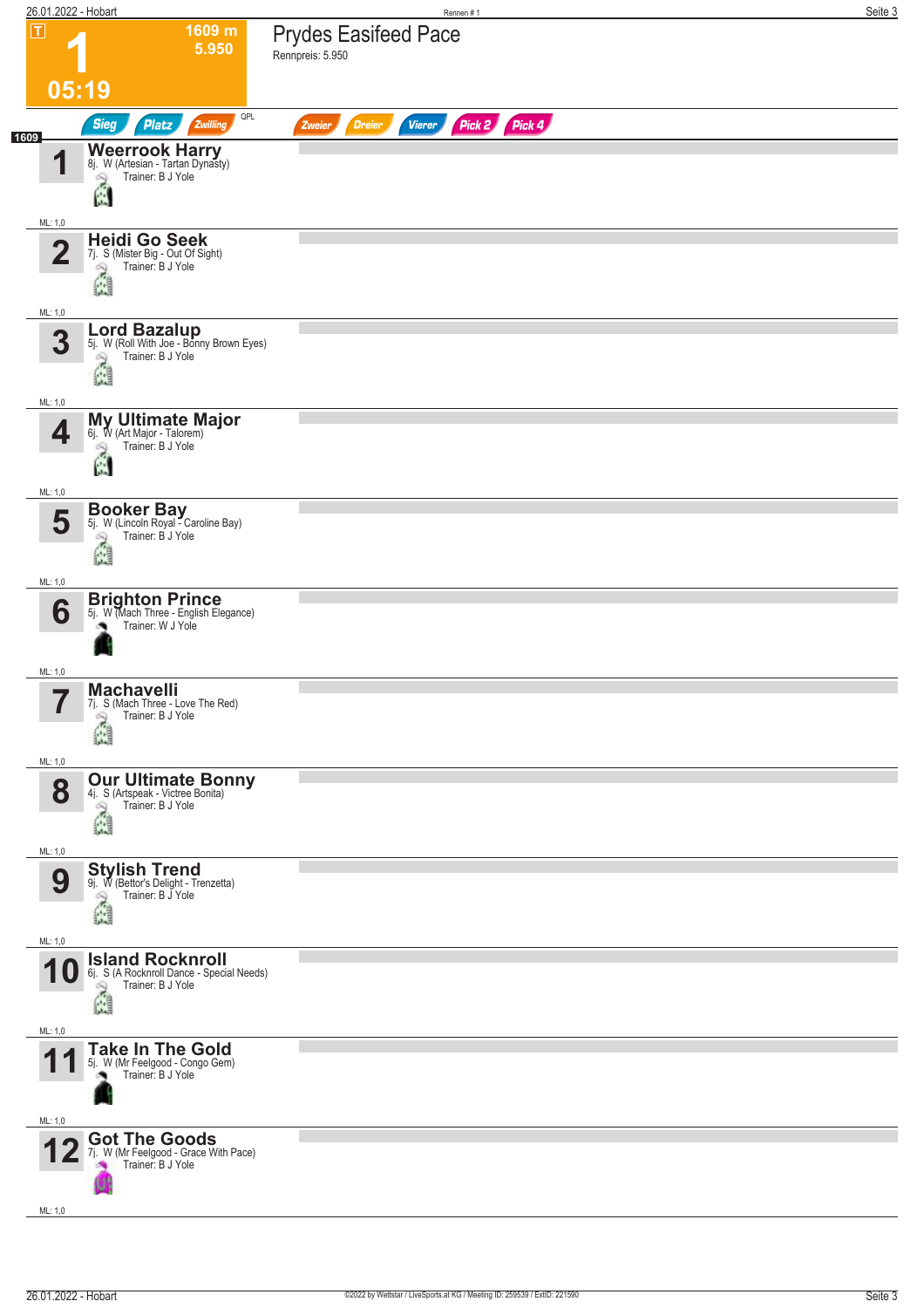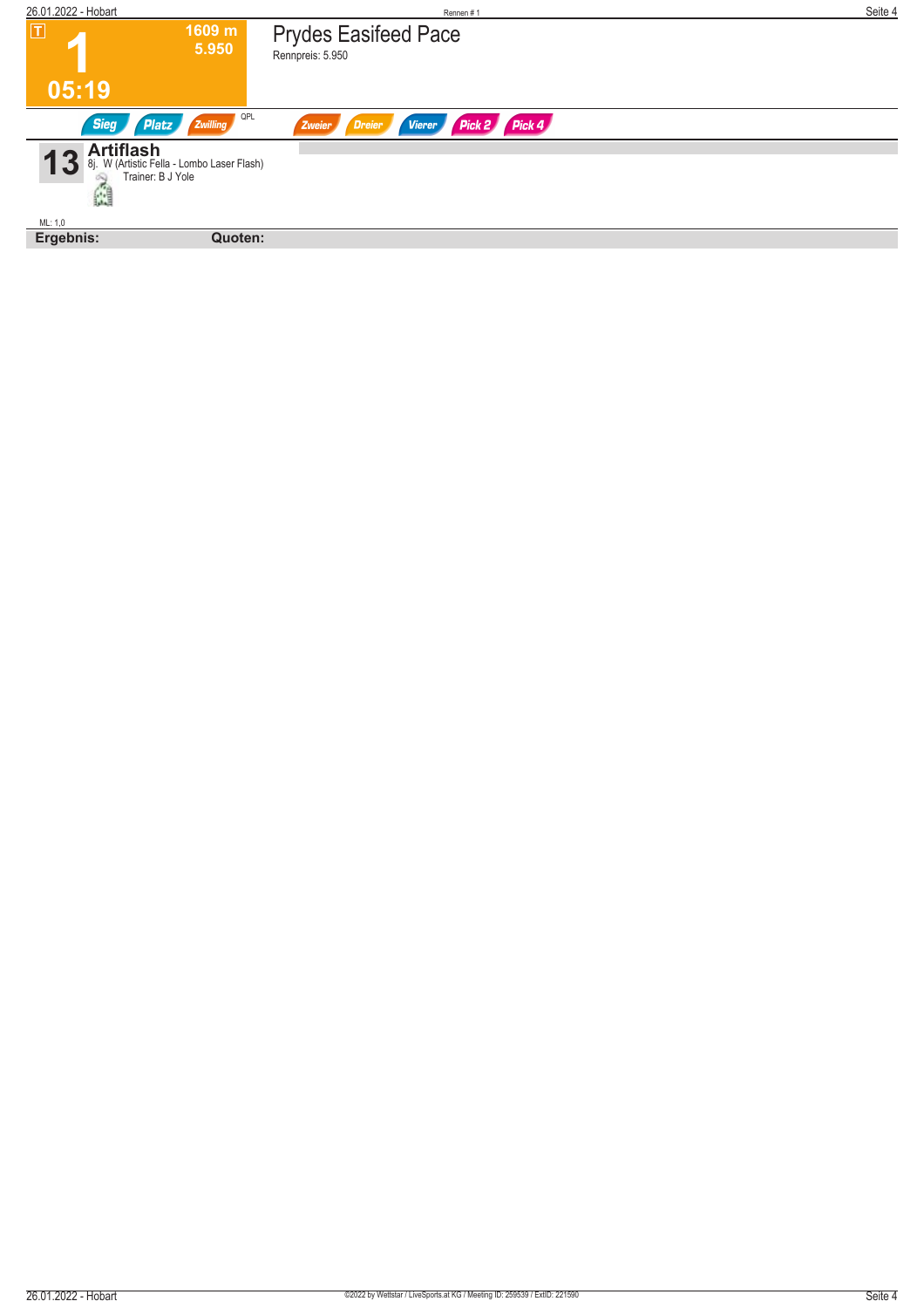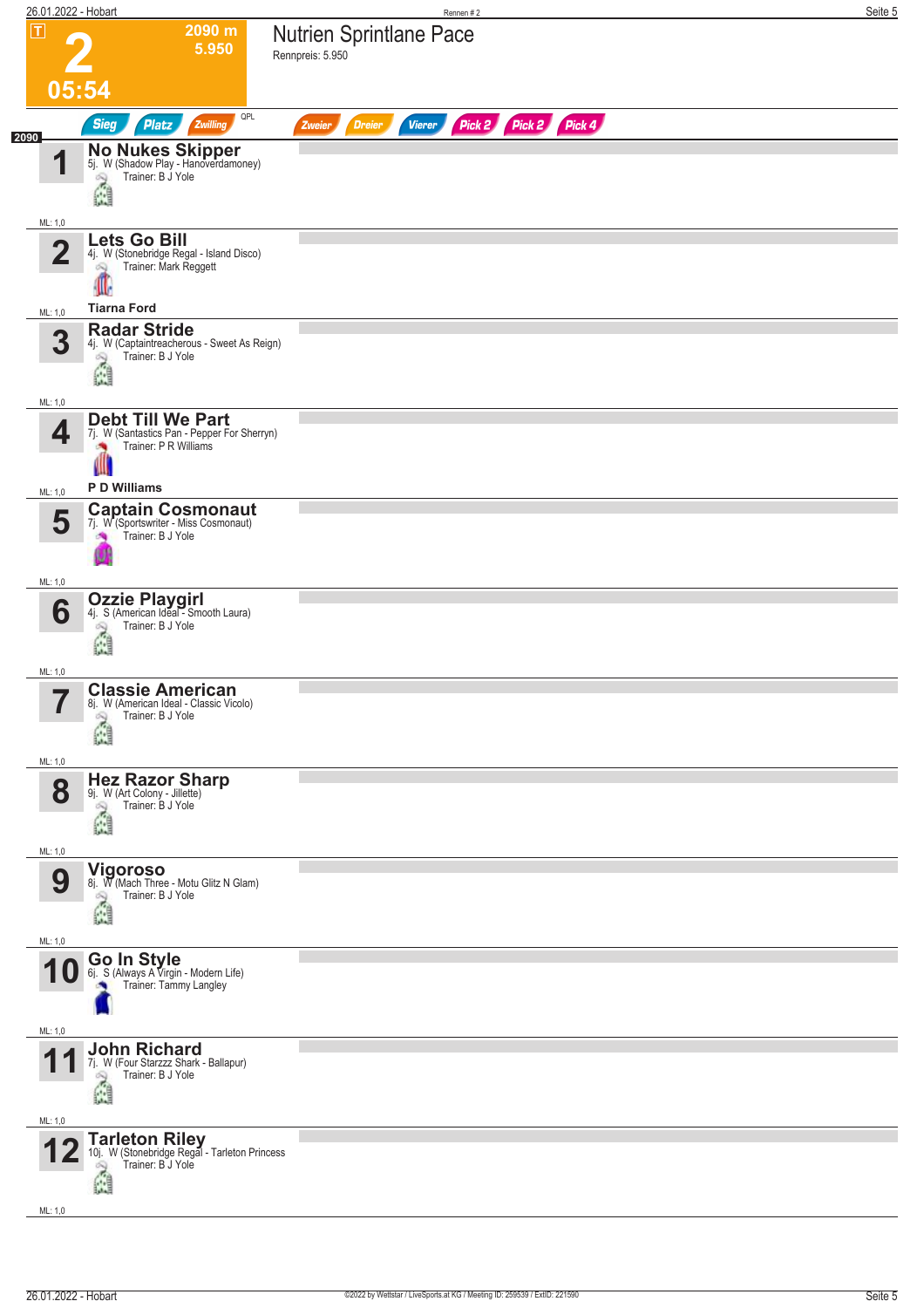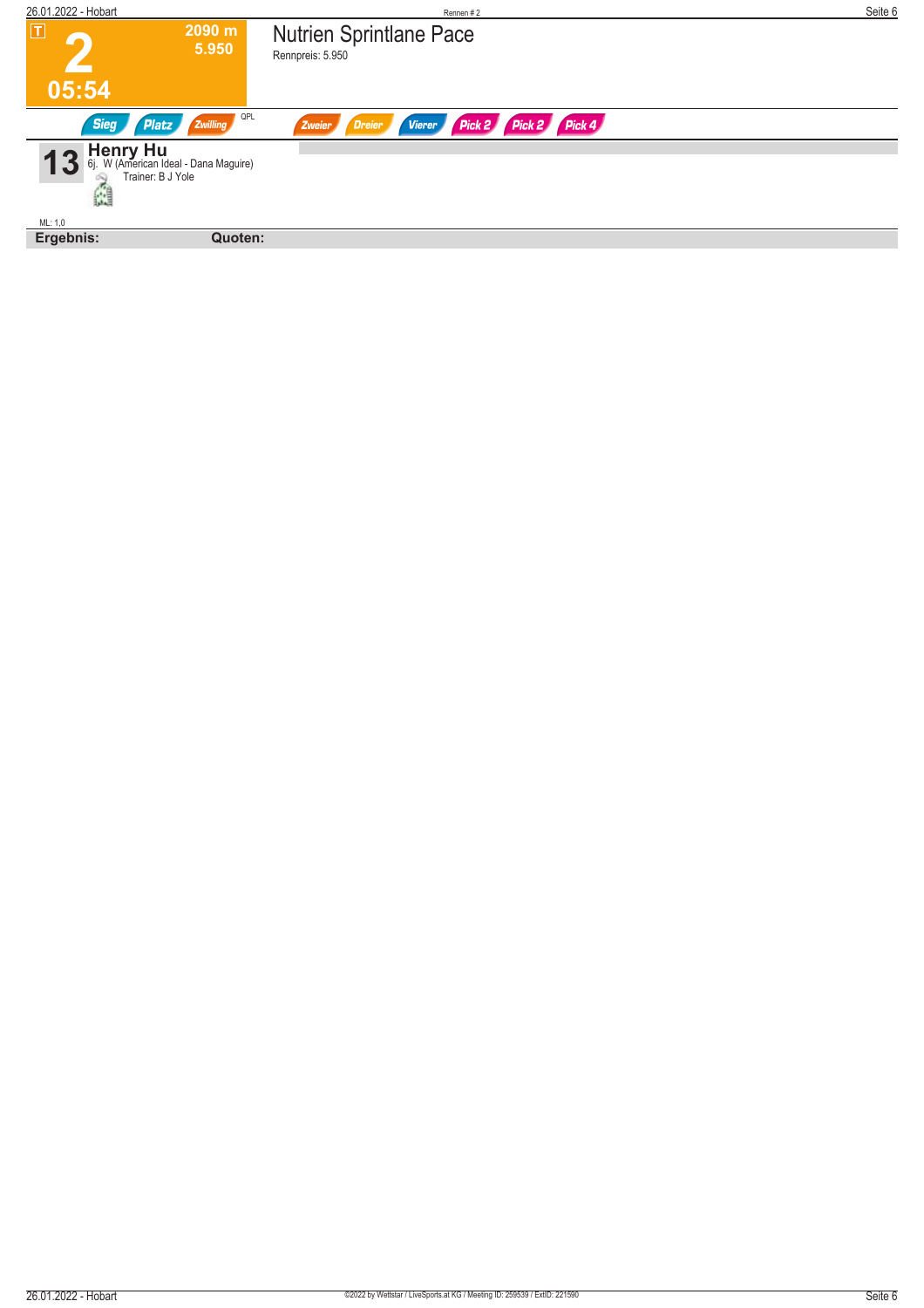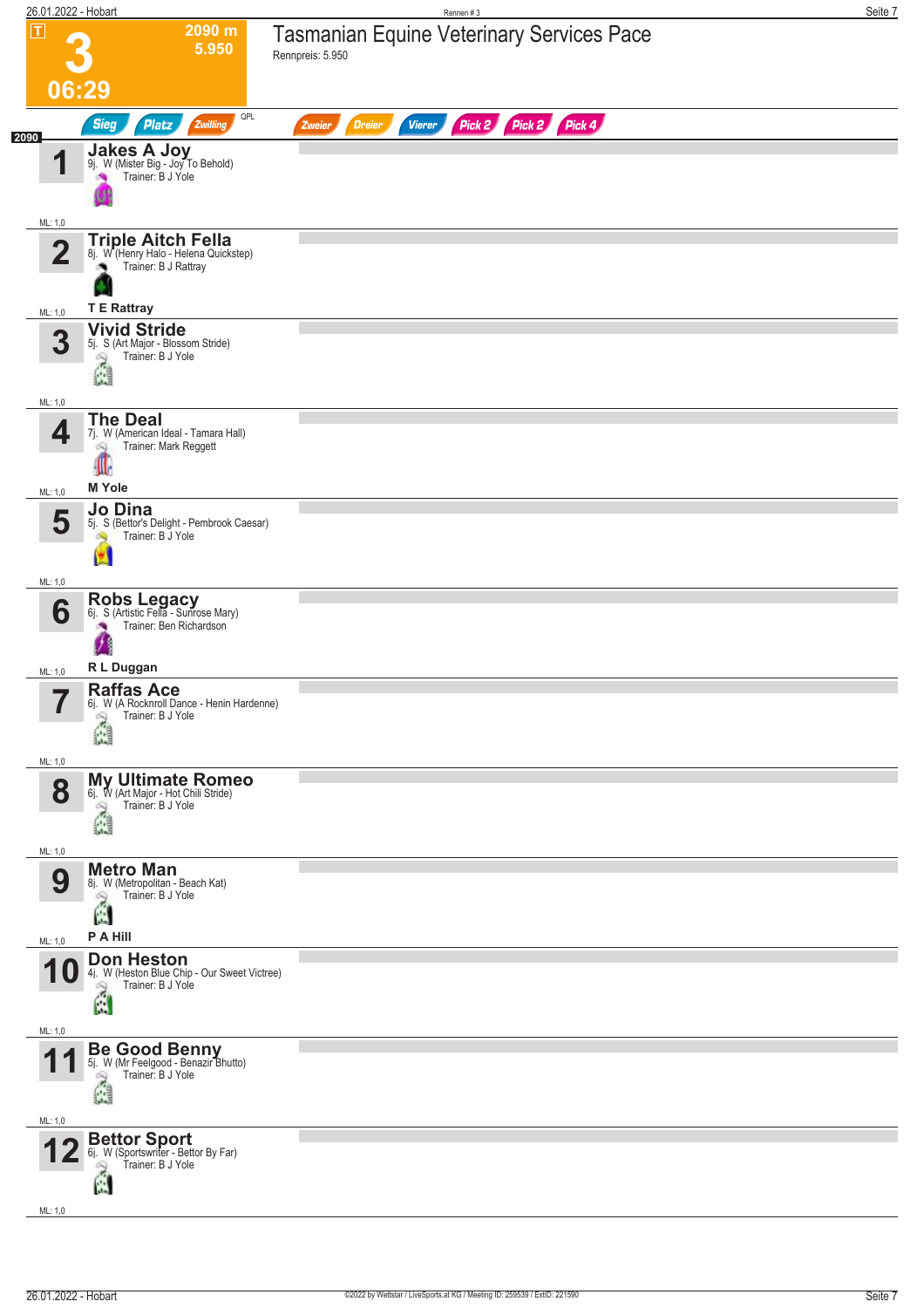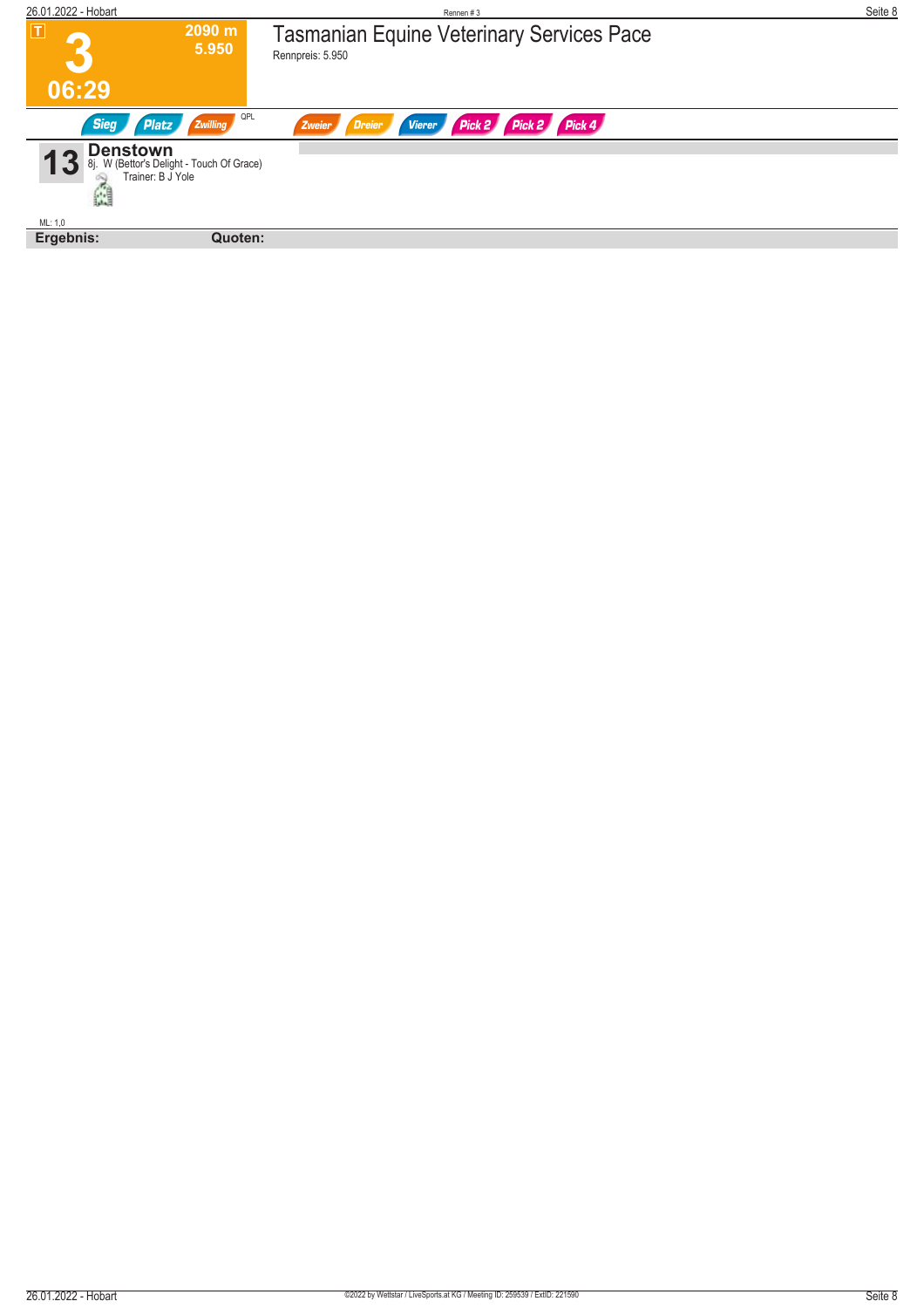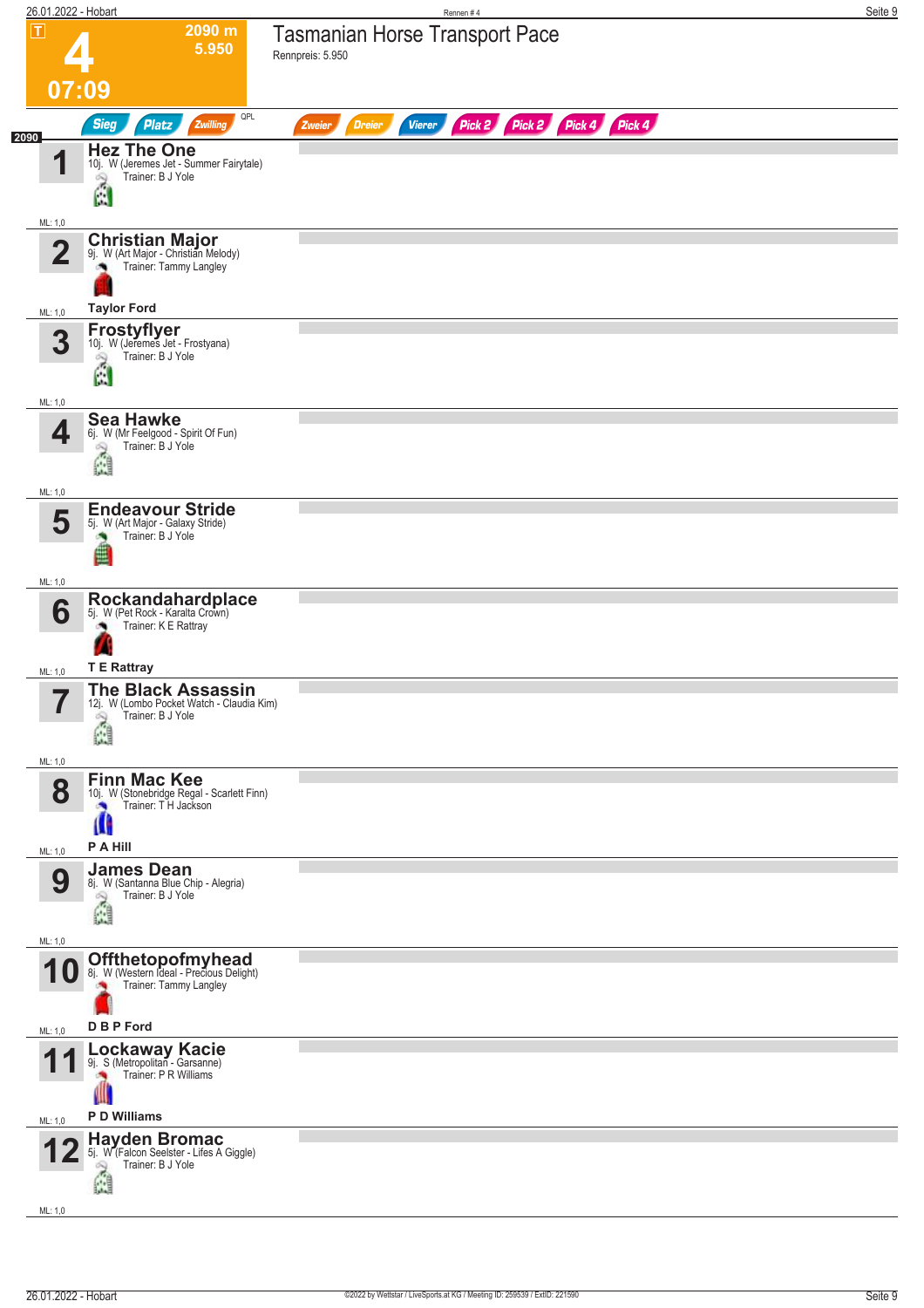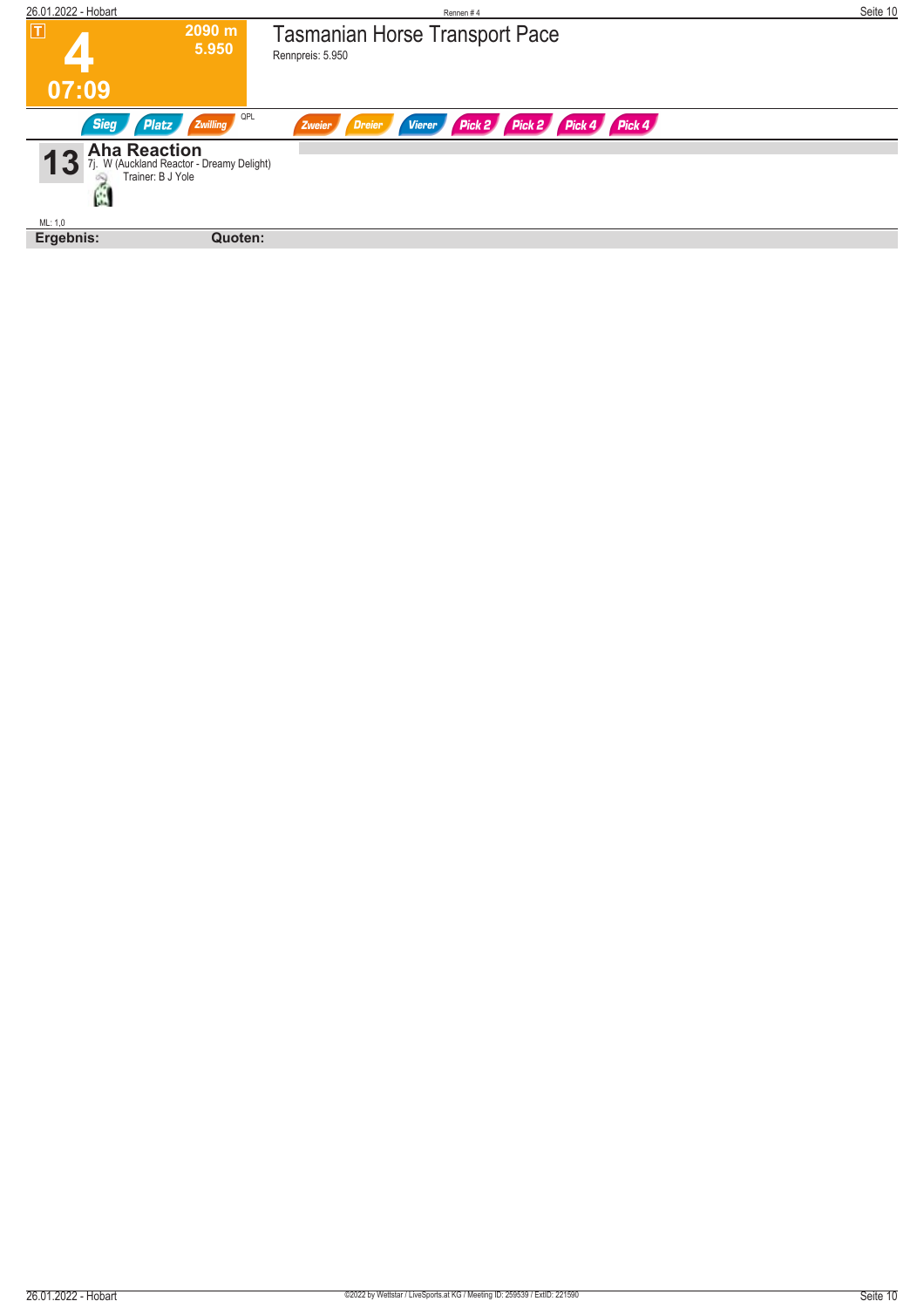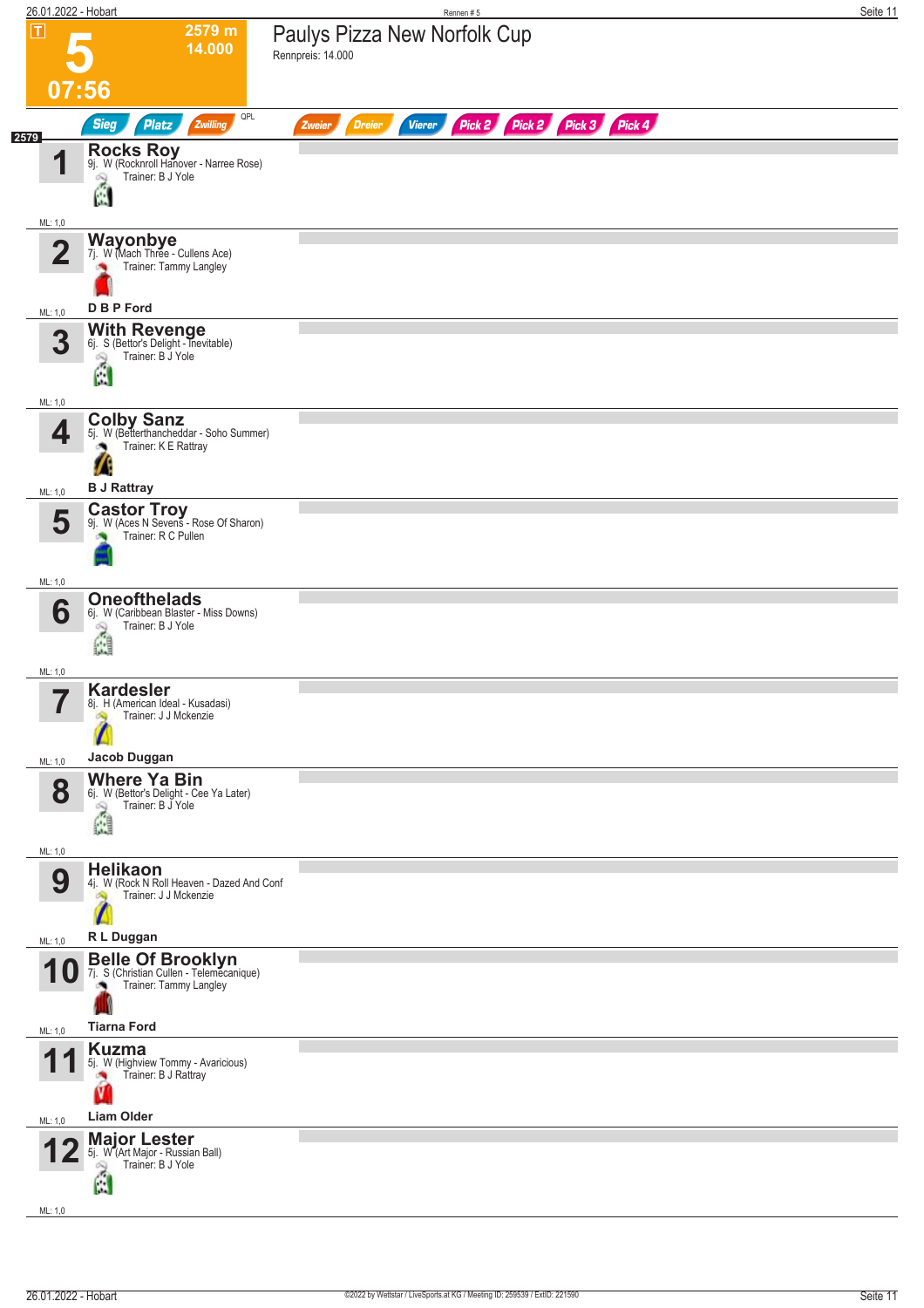| $\boxed{\mathbf{T}}$<br>2579 m<br>Paulys Pizza New Norfolk Cup<br>14.000<br>Rennpreis: 14.000<br>07:56<br>QPL<br>Pick 2 Pick 2 Pick 3 Pick 4<br><b>Sieg</b><br>Zwilling<br><b>Platz</b><br>Vierer<br><b>Dreier</b><br>Zweier<br><b>Kuyomi</b><br>5. S (Bettor's Delight - Asuka)<br>Trainer: Conor Crook<br>$5i$ .<br>R L Hillier<br>ML: 1,0<br><b>The Democrat</b><br>8j. W (For A Reason - Bovalai)<br>8i.<br>Trainer: B J Yole<br>G<br>ML: 1,0<br><b>Rock On Playboy</b><br>6j. W (Rock N Roll Heaven - Pacific Playgirl)<br>Trainer: B J Yole<br>Đ<br>À<br>ML: 1,0<br>Quoten: | 26.01.2022 - Hobart | Rennen#5 | Seite 12 |
|-----------------------------------------------------------------------------------------------------------------------------------------------------------------------------------------------------------------------------------------------------------------------------------------------------------------------------------------------------------------------------------------------------------------------------------------------------------------------------------------------------------------------------------------------------------------------------------|---------------------|----------|----------|
|                                                                                                                                                                                                                                                                                                                                                                                                                                                                                                                                                                                   |                     |          |          |
|                                                                                                                                                                                                                                                                                                                                                                                                                                                                                                                                                                                   |                     |          |          |
|                                                                                                                                                                                                                                                                                                                                                                                                                                                                                                                                                                                   |                     |          |          |
|                                                                                                                                                                                                                                                                                                                                                                                                                                                                                                                                                                                   |                     |          |          |
|                                                                                                                                                                                                                                                                                                                                                                                                                                                                                                                                                                                   |                     |          |          |
|                                                                                                                                                                                                                                                                                                                                                                                                                                                                                                                                                                                   |                     |          |          |
|                                                                                                                                                                                                                                                                                                                                                                                                                                                                                                                                                                                   |                     |          |          |
|                                                                                                                                                                                                                                                                                                                                                                                                                                                                                                                                                                                   |                     |          |          |
|                                                                                                                                                                                                                                                                                                                                                                                                                                                                                                                                                                                   |                     |          |          |
|                                                                                                                                                                                                                                                                                                                                                                                                                                                                                                                                                                                   | Ergebnis:           |          |          |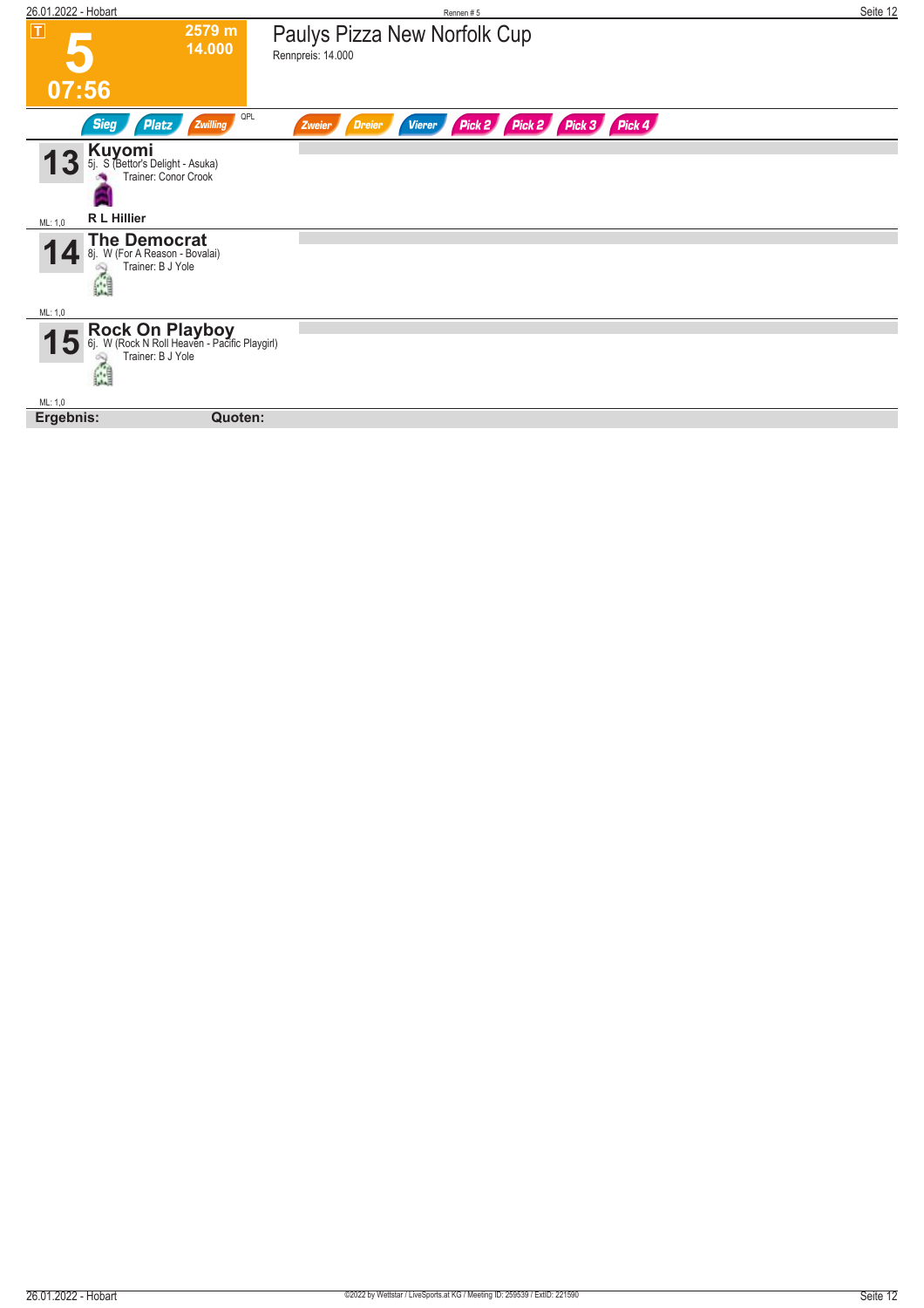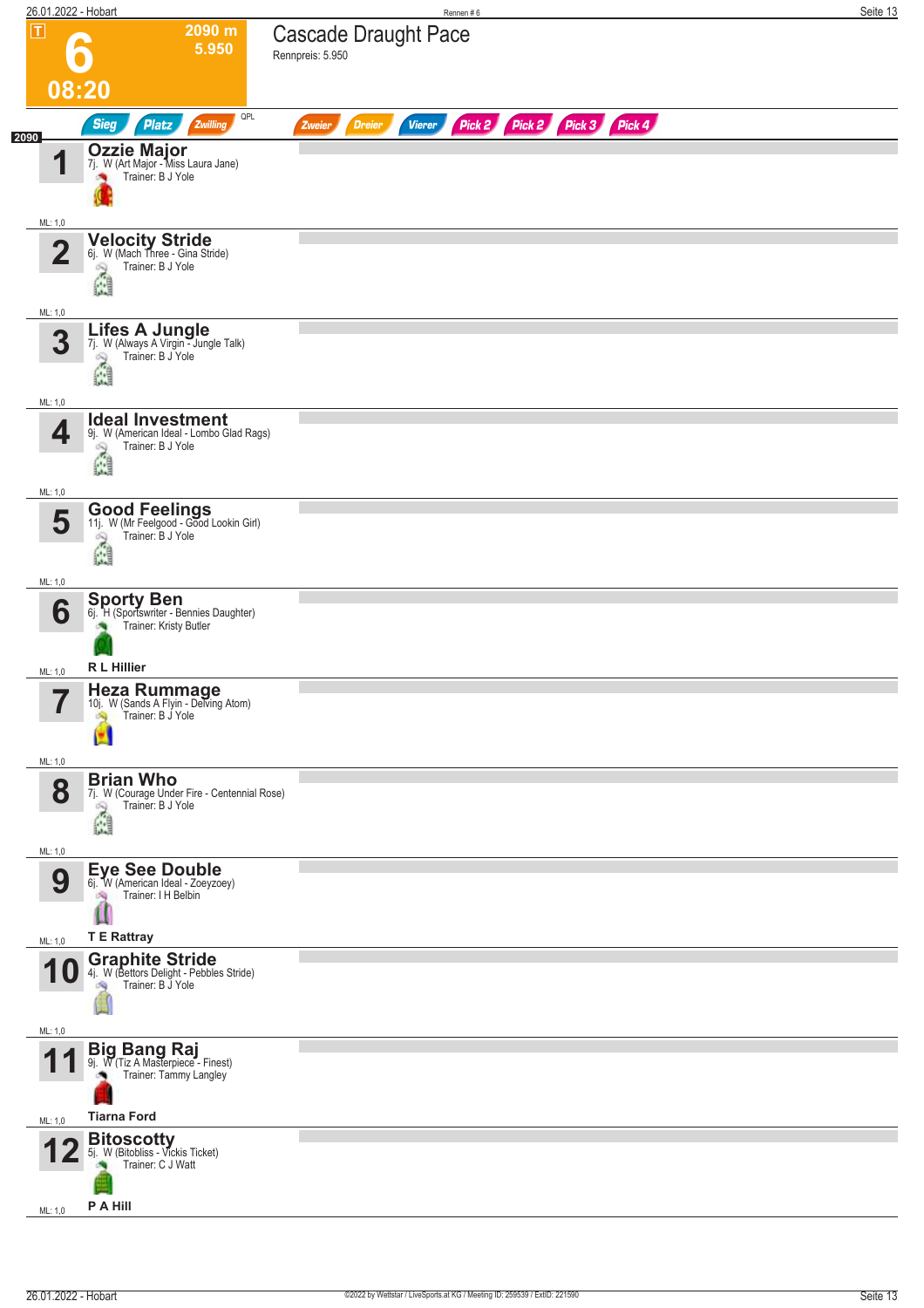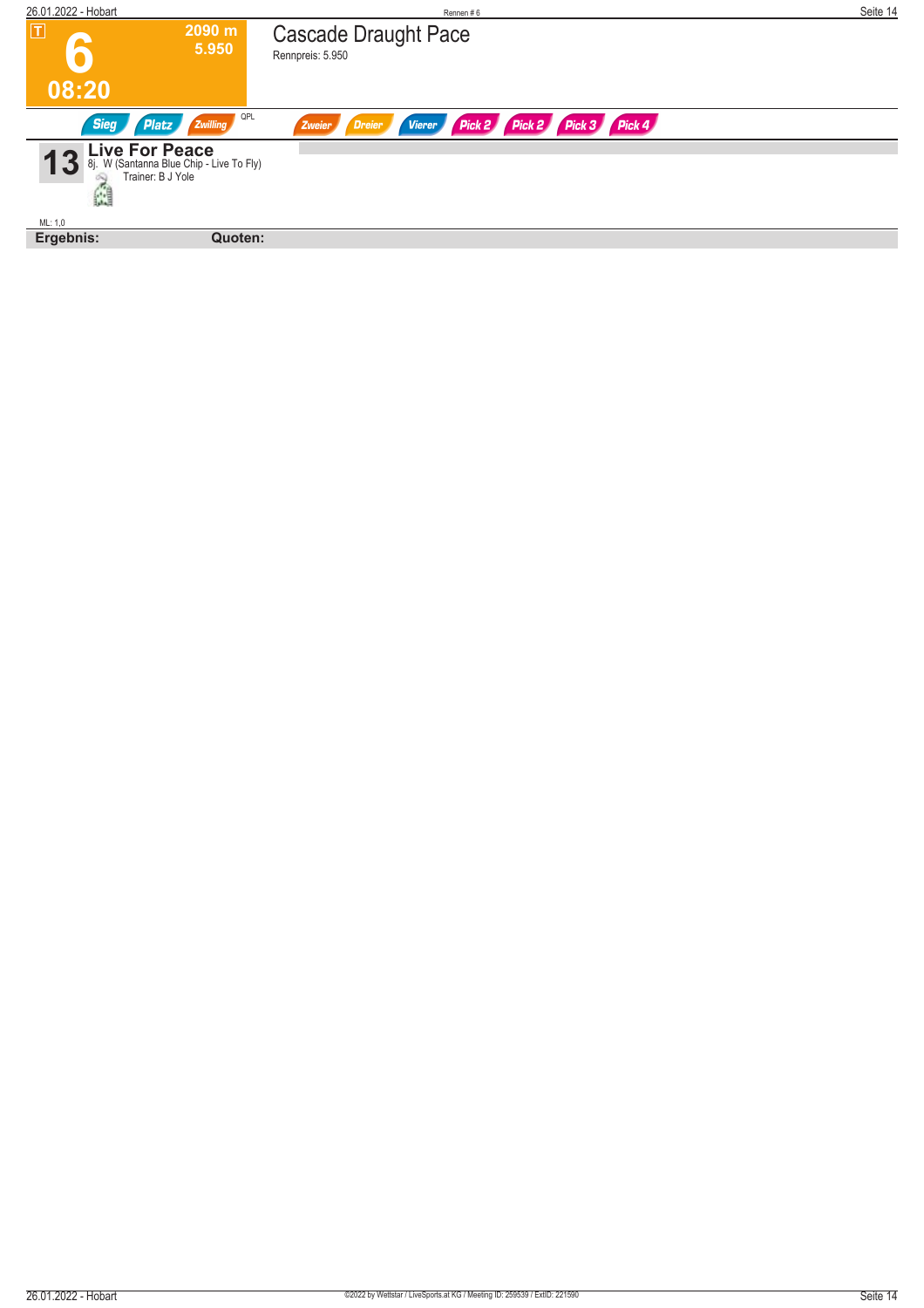